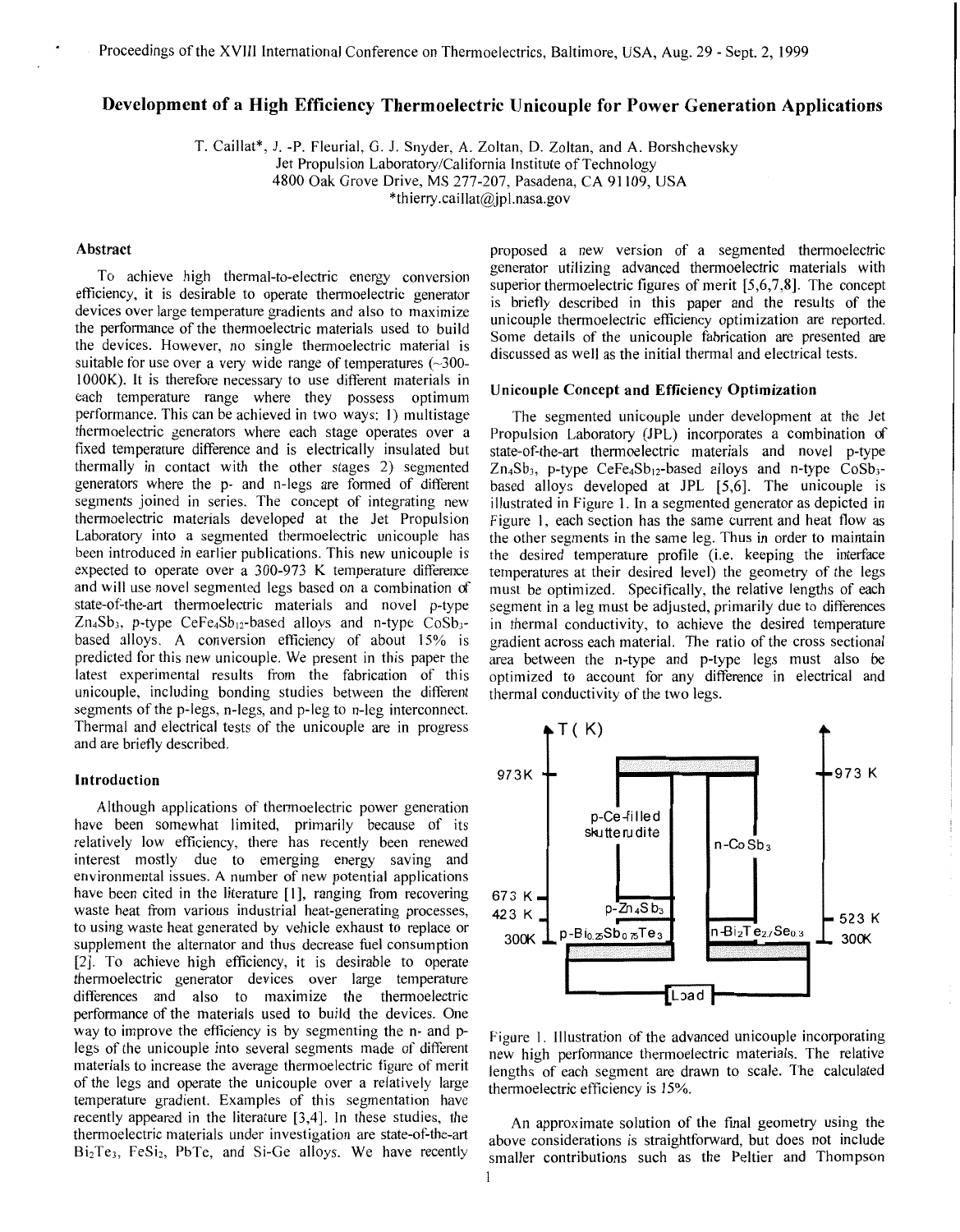effects. A semianalytical approach to the problem is given by Swanson et al. 191 that includes smaller effects such as the Peltier and Thompson contributions and contact resistance in order to optimize and calculate the expected properties of the device. For each segment, the thermoelectric properties are averaged for the temperature range it is used. At each junction (cold, hot, or interface between two segments), the relative lengths of the segments are adjusted to ensure heat energy balance at the interface. Without any contact resistance between segments, the efficiency is not affected by the overall length of the device; only the relative length of each segment needs to be optimized. The total resistance and power output, however, does depend on the overall length and cross sectional area of the device. The calculated optimized thermoelectric efficiency is about **15%** [7,8] with the hot junction at 973K and the cold junction near room temperature. The optimal geometry is illustrated in [Figure](#page-0-0) **1.** 

High contact resistance between the thermoelectric segments can dramatically reduce the efficiency of a generator. Calculations show that a low contact resistance, less than about 20  $\mu\Omega$ cm<sup>2</sup>, is required to keep the efficiency from being significantly degraded by the contact resistance. This requirement is typical for Si-Ge-based thermoelectric generators developed in the past and can be achieved with careful consideration of the contacting method and material as we will describe in the following section.

# **Bonding Studies**

To fabricate the unicouple, one needs to develop bonding techniques and materials to connect he various segments together as well as to the interconnects. In order to maximize the efficiency of the device, the bonds must have electrical contact resistance lower than 20  $\mu \Omega \text{cm}^2$ . In addition, the bonds must be mechanically stable at the temperature *of*  operation and also act as a barrier diffusion to prevent any potential diffusion across the junction of the two materials to be bonded which would potentially deteriorate the thermoelectric properties of these materials. All bonding tests were conducted by hot-pressing fine powder of two materials to be connected with a thin metal interface layer (25 to 50  $\mu$ m) in a form of a foil between them. A mechanically stable and low contact resistance bond can be formed only if some reaction between the two materials and the foil occurs. The interface region created should also have a thermal expansion coefficient similar or intermediate to the materials to be bonded. The pressing was conducted in a graphite die with graphite punches in an Ar atmosphere. Afier pressing, a small strip of the samples was polished along the pressing axis to reveal the microstructure of the junction which was investigated by both optical microscopy and electron microprobe analysis. In addition, the electrical contact resistance was measured by a four probe technique up to the predicted optimum temperature of operation. One voltage probe is located at one end of the sample while the second probe can move along the sample. The variations of the electrical contact resistance is therefore recorded as a function of the distance of the moving probe to the fixed probe. Several brazing/contacting materials were investigated for each junction and under various pressing conditions (i.e. temperature and pressure) to obtain optimum material density and bond quality.

The best results obtained to date are shown in Figures 3 through 7. For the interconnect on the hot side, Nb metal was used successfully connected to  $CoSb<sub>3</sub>$  and  $CeFe<sub>4</sub>Sb<sub>12</sub>$  using a  $Cu<sub>28</sub>Ag<sub>22</sub>$  alloy as brazing material. Nb was originally selected because of the close match between its thermal expansion coefficient and those of the skutterudite materials (7.52 x  $10^{-6}/K$  vs.  $\sim 8 \times 10^{-6}/K$  for the skutterudites). Microstructure and microprobe analysis showed that the bonds were of good quality and that Cu and Ag diffusion in the skutterudite samples was confined within the  $\sim$  50  $\mu$ m layer next to the Nb disk. The electrical contact resistance was measured up to the maximum projected temperature of operation (700°C) and was found to be less than 20  $\mu\Omega \text{cm}^2$ . Pd was successfully used as an interface material between  $Zn_4Sb_3$  and  $Bi_{0.25}Sb_{0.75}Te_3$ . between  $CoSb_3$  and  $Bi_2Te_2.5Se_03$ , and between  $Zn_4Sb_3$  and  $CeFe<sub>4</sub>Sh<sub>12</sub>$ . The results of electrical contact resistance measurements are shown in Figures 5 and **6.** They show that the contact resistance was minimal and below the 20  $\mu\Omega$ cm<sup>2</sup> threshold. In addition, microprobe analysis showed that Pd provides a good diffusion barrier.



Figure 3. Electrical contact resistance as a function of distance for a n-CoSb,/Nb junction using a  $Cu<sub>28</sub>Ag<sub>72</sub>$  alloy interface. The origin corresponds to the interface position.



Figure 4. Electrical contact resistance as a function of distance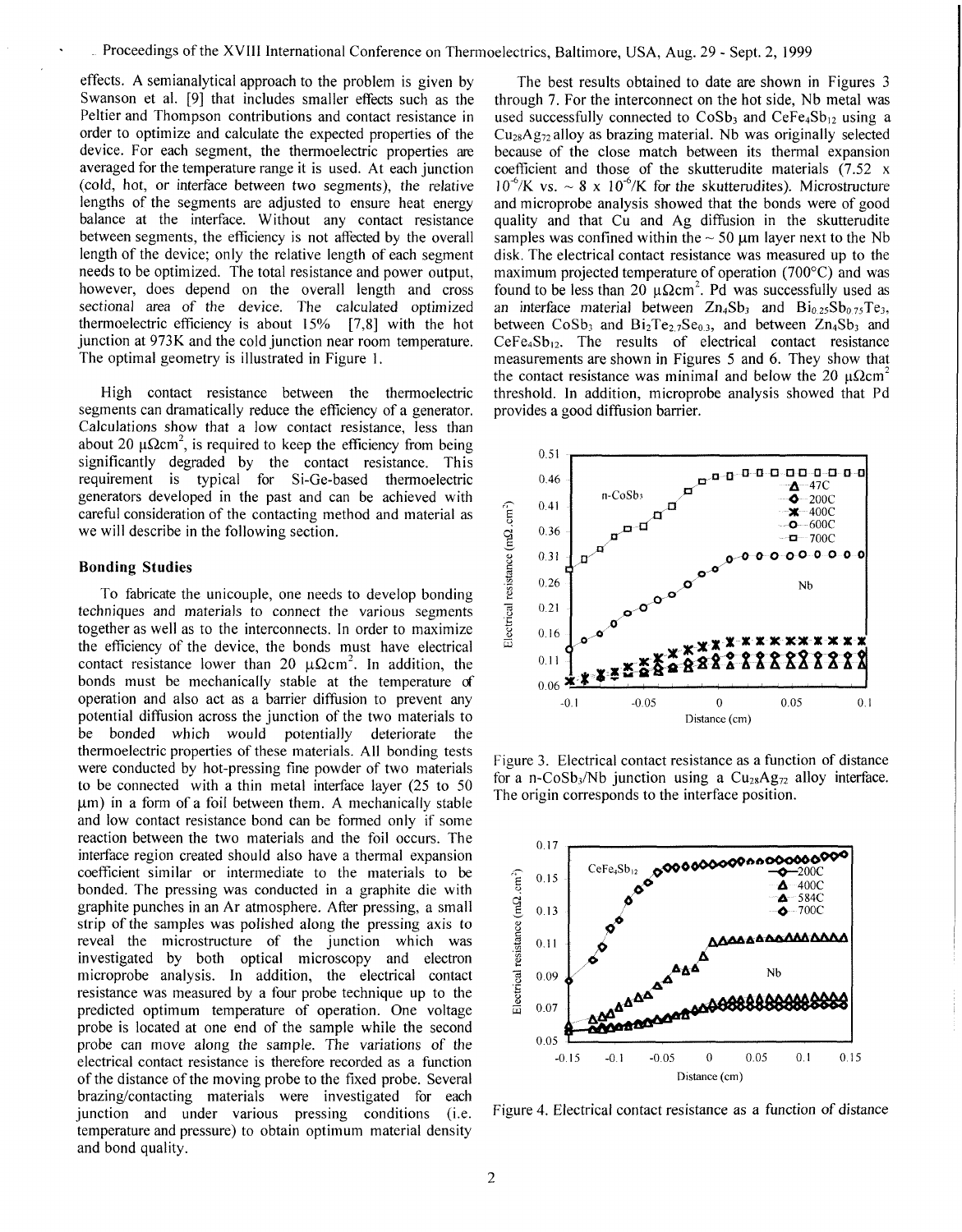for a p-CeFe<sub>4</sub>Sb<sub>12</sub>/Nb junction using a Cu<sub>28</sub>Ag<sub>72</sub> alloy interface. The origin corresponds to the interface position.



Figure 5. Electrical contact resistance as a function of distance for a p-Zn<sub>4</sub>Sb<sub>3</sub>/p-Bi<sub>0.25</sub>Sb<sub>0.75</sub>Te<sub>3</sub> junction using a Pd interface. The origin corresponds to the interface position. The test was conducted at 150°C.



Figure 6. Electrical contact resistance as a fimction of distance for a n-CoSb $\sqrt{n}$ -Bi $\sqrt{2}$ Te<sub>2 7</sub>Se<sub>03</sub> junction using a Pd interface. The origin corresponds to the interface position.



Figure 7. Electrical contact resistance as a function of distance for a p-CeFe<sub>4</sub>Sb<sub>12</sub>/p-Zn<sub>4</sub>Sb<sub>3</sub> junction using a Pd interface. The origin corresponds to the interface position.

## **Unicouple Fabrication and Testing**

The first step to build a unicouple was to fabricate the nand p-legs made out of the various thermoelectric materials. This was accomplished by hot-pressing each entire individual leg at once and using fine powder of each material. Pd foils were introduced between the various egments. The hotpressing was conducted in graphite dies, under Ar atmosphere and a temperature of 500°C. This temperature was found to result in an experimental density of about 95% or greater *of*  the theoretical density for all thermoelectric materials utilized. Separate testing on each individual material also show that no dissociation occurs when the hot-pressing was conducted at 500°C. Examples of the legs fabricated using this technique



Figure 8. Photograph showing : 1) a p-leg composed of three segments and cut in half; *2)* an entire n-leg composed of two segments.

The second step was to connect the n- and p-legs to a "cold-shoe". We used a copper plated alumna plate as a "cold shoe". The alumina plate was about 1.5 mm thick and plated with a 100 um thick Cu layer on both sides. A small Cu strip was first etched off on one side in the center of the plate to electrically insulate the legs. Ni was then electroplated on both Cu and the lower segments of the legs, i.e.  $Bi<sub>2</sub>Te<sub>3</sub>$ -based materials. Ni is standard diffusion barrier used to prevent Cu diffusion into Bi<sub>2</sub>Te<sub>3</sub>-based materials around room temperature. The legs were then soldered to Cu using a Bi-Sn solder.

Finally, a custom made heater was connected to the top surface of the legs using a Cu-Ag brazing alloy. This heater is shown in [Figure 9.](#page-3-0) The heater is made out of Nb and a Ta heating element electrically insulated from the Nb block. Temperatures in excess of 700°C can be achieved with this heater. To test its thermal and electrical efficiency, the unicouple has been instrumented with various thermocouples. Two of them were placed directly under the n- and p-legs to measure the cold side temperature. Two thermocouples were placed on both side of the lower portion of the Nb block. The purpose of these thermocouple is twofold : 1) measure the hotside temperature ; 2) determine the heat flux going into the legs. Difficulties in accurately determining the efficiency of a thermoelectric unicouple are sometime associated with an exact measurement of the power input. In our design, this issue has been somewhat reduced by brazing the heater